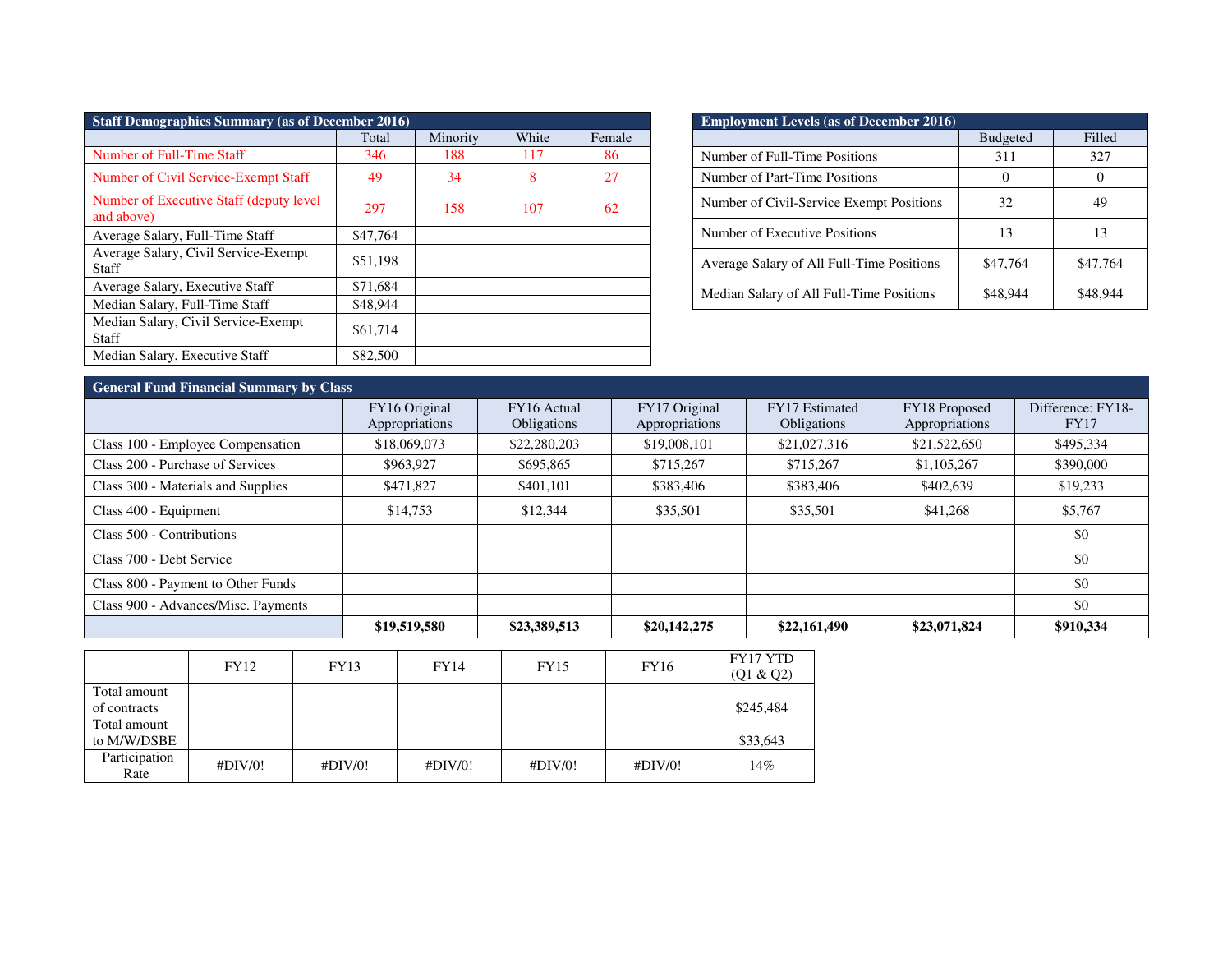| <b>M/W/DSBE Contract Participation Goal</b>   |             |             |             |  |  |  |
|-----------------------------------------------|-------------|-------------|-------------|--|--|--|
|                                               | <b>FY16</b> | <b>FY17</b> | <b>FY18</b> |  |  |  |
| M/W/DSBE<br>Contract<br>Participation<br>Goal |             |             |             |  |  |  |

| <b>Full-Time Staff</b> |           | <b>Executive Staff</b> |                      |                         |           |
|------------------------|-----------|------------------------|----------------------|-------------------------|-----------|
|                        | Male      | Female                 |                      | Male                    | Female    |
|                        | African-  | African-               |                      | African-                | African-  |
|                        | American  | American               |                      | American                | American  |
| <b>Total</b>           | 118       | 70                     | <b>Total</b>         | $\overline{\mathbf{4}}$ | 3         |
| % of Total             | 36%       | 21%                    | % of Total           | 36%                     | 27%       |
| Average Salary         |           |                        | Average Salary       |                         |           |
| <b>Median Salary</b>   |           |                        | Median Salary        |                         |           |
|                        | White     | White                  |                      | White                   | White     |
| Total                  | 84        | 49                     | Total                | $\overline{4}$          |           |
| % of Total             | 26%       | 15%                    | % of Total           | 36%                     | #DIV/0!   |
| Average Salary         |           |                        | Average Salary       |                         |           |
| <b>Median Salary</b>   |           |                        | Median Salary        |                         |           |
|                        | Hispanic  | Hispanic               |                      | Hispanic                | Hispanic  |
| Total                  | 3         |                        | Total                |                         |           |
| % of Total             | #DIV/0!   | #DIV/0!                | % of Total           | #DIV/0!                 | #DIV/0!   |
| Average Salary         |           |                        | Average Salary       |                         |           |
| <b>Median Salary</b>   |           |                        | Median Salary        |                         |           |
|                        | Asian     | Asian                  |                      | Asian                   | Asian     |
| Total                  | 1         |                        | Total                |                         |           |
| % of Total             | #DIV/0!   | #DIV/0!                | % of Total           | #DIV/0!                 | #DIV/0!   |
| Average Salary         |           |                        | Average Salary       |                         |           |
| <b>Median Salary</b>   |           |                        | <b>Median Salary</b> |                         |           |
|                        | Other     | Other                  |                      | Other                   | Other     |
| Total                  |           |                        | Total                |                         |           |
| % of Total             | #DIV/0!   | #DIV/0!                | % of Total           | #DIV/0!                 | #DIV/0!   |
| Average Salary         |           |                        | Average Salary       |                         |           |
| <b>Median Salary</b>   |           |                        | Median Salary        |                         |           |
|                        | Bilingual | Bilingual              |                      | Bilingual               | Bilingual |
| Total                  |           |                        | Total                |                         |           |
| % of Total             | #DIV/0!   | #DIV/0!                | % of Total           | #DIV/0!                 | #DIV/0!   |
| Average Salary         |           |                        | Average Salary       |                         |           |
| <b>Median Salary</b>   |           |                        | <b>Median Salary</b> |                         |           |
|                        | Male      | Female                 |                      | Male                    | Female    |
| Total                  |           |                        | Total                |                         |           |
| % of Total             | #DIV/0!   | #DIV/0!                | % of Total           | #DIV/0!                 | #DIV/0!   |
| Average Salary         |           |                        | Average Salary       |                         |           |
| <b>Median Salary</b>   |           |                        | <b>Median Salary</b> |                         |           |